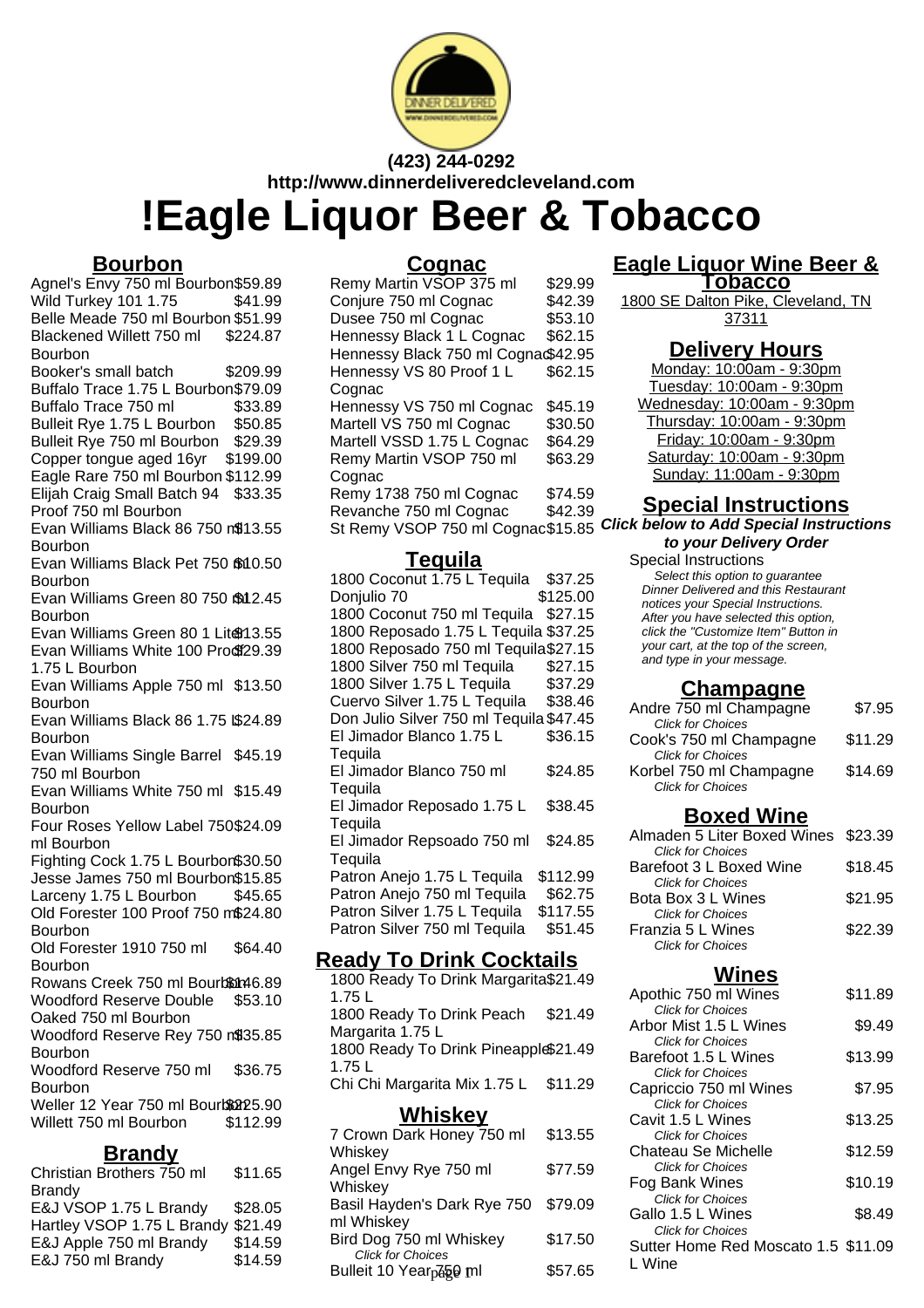| E&J VSOP 750 ml Brandy            | \$15.59 |
|-----------------------------------|---------|
| Hartley VSOP 750 ml Brandy        | \$9.75  |
| E&J Peach 750 ml Brandy           | \$14.59 |
| E&J 1.75 L Brandy                 | \$25.70 |
| Korbel Brandy XS 1.75 L           | \$31.19 |
| Brandy                            |         |
| Korbel Pet 1.75 L Brandy          | \$23.85 |
| Korbel Brandy XS 750 ml           | \$14.69 |
| <b>Brandy</b>                     |         |
| Paul Masson 750 ml Brandy \$13.55 |         |
| <b>Click for Choices</b>          |         |
| Paul Masson Peach 1.75 L          | \$29.35 |
| Brandy                            |         |
| E&J Spice VSOP 750 ml             | \$14.59 |
| <b>Brandy</b>                     |         |
| Paul Masson 1.75 L Brandy         | \$28.25 |
| Paul Masson VSOP Grand            | \$28.95 |
| Amber 1.75 L Brandy               |         |

#### **Vodka**

3 Kilos Gold 750 ml Vodka \$30.50 3 Kilos Silver 750 ml Vodka \$30.50 360 1.75 L Vodka \$20.19 Absolute 750 ml Vodka \$18.29 Click for Choices 3 Olives 80 Proof 1.75 L Vodk\$20.79 360 1 L Vodka \$12.99 Click for Choices 360 80 Proof 1.75 L Vodka \$20.35 Absolute 1.75 L Vodka \$27.45 3 Olives 80 Proof 750 ml Vod& 16.29 Amsterdam Gluten Free 1.75 \$20.55 Vodka Amsterdam Pink Whitney 750 \$13.55 ml Vodka Aristrocrat 1.75 L Vodka \$13.55 Aristrocrat 100 Proof 1.75 L \$17.19 Vodka Barton 1.75 L Vodka \$16.39 Barton 100 Proof 1.75 L Vodk\$18.80 Belvedere 1.75 L Vodka \$57.99 Belvedere 750 ml Vodka \$31.65 Blue Ice 1.75 L Vodka \$29.05 Blue Ice 750 ml Vodka \$18.50 Bowman 1.75 L Vodka \$11.29 Burnett's 750 ml Vodka \$9.85 Click for Choices Burnett's 100 Proof 1.75 L Vodka \$20.79 Ciroc 750 ml Vodka \$32.79 Click for Choices Ciroc 1.75 L Vodka \$62.15 Deep Eddy 1.75 L Vodka \$24.29 Gilbeys 80 Proof 1.75 L Vodk\$12.45 Grey Goose 1.75 L Vodka \$51.90 Grey Goose 750 ml Vodka \$25.89 Heaven Hill 100 Proof 750 ml \$10.19 Vodka Kettle One 750 ml Vodka \$25.45 Heaven Hill 80 Proof 1.75 L \$16.29 Vodka Kettle One 1.75 L Vodka \$40.69 New Amsterdam 80 Proof 750 \$12.45 ml Vodka New Amsterdam 1.75 L Vodk\$20.55 Click for Choices New Amsterdam 100 Proof \$25.99 1.75 L Vodka Ocean Organic Vodka \$28.99 Pinnacle 100 Proof 1.75 L Vodka \$30.55 Seagram 1.75 L Vodka \$18.75 Pinnacle 80 Proof 1.75 L Vodka 9.49

|                                                                                        | \$35.59            |
|----------------------------------------------------------------------------------------|--------------------|
| Whiskey<br>Bushmill Red 1.75 L Whiskey \$39.45<br>Canada House 80 Proof 1.75 L \$14.69 |                    |
| Whiskey<br>Canadian Club 80 Proof 1.75                                                 | \$15.95            |
| Whiskey<br>Chattanooga Rye 750 ml                                                      | \$43.49            |
| Whiskey<br>Chattanooga Whiskey 90 Proof \$37.29                                        |                    |
| 750 ml Whiskey<br>Crown Royal 1.75 L Whiskey                                           | \$55.39            |
| Click for Choices<br>Crown Royal Black 1.75 L                                          | \$65.55            |
| Whiskey<br>Crown royal peach                                                           | \$49.99            |
| 750ml<br>Fire Ball Cinnamon 1.75 L                                                     | \$27.15            |
| Whiskey<br>Fire Ball 750 ML<br>Gentleman Jack 750 ml                                   | \$13.49<br>\$29.39 |
| Whiskey<br>Gentleman Jack 1.75 L                                                       | \$63.29            |
| Whiskey<br>George Dickle #12 1.75 L                                                    | \$37.85            |
| Whiskey<br>Jack Daniels Green Label 750                                                | \$23.95            |
| ml Whiskey                                                                             |                    |
| George Dickle #8 1.75 L<br>Whiskey                                                     | \$32.19            |
| Jack Daniels Apple 1.75 L<br>Whiskey                                                   | \$47.69            |
| Jack Daniels Winter Cider 750 \$22.05<br>ml Whiskey                                    |                    |
| Jack Daniels Black 1.75 L<br>Whiskey                                                   | \$45.19            |
| Jack Daniels Fire 1.75 L<br>Whiskey                                                    | \$45.19            |
| Jack Daniels Honey 1.75 L<br>Whiskey                                                   | \$45.19            |
| Jameson 7 Year 1.75 Irish<br>Whiskey                                                   | \$44.65            |
| Jameson 7 Year 750 ml Irish<br>Whiskey                                                 | \$22.89            |
| Jim Beam Apple 1.75 L                                                                  | \$29.05            |
| Whiskey<br>Jim Beam 4 Year 1.75 L                                                      | \$29.05            |
| Whiskey<br>Jim Beam Black Label 750 ml                                                 | \$20.89            |
| Whiskey<br>Jim Beam Devil's Cut 80 Proof \$20.89                                       |                    |
| 750 ml Whiskey<br>Johnnie Walker Black 1.75 L                                          | \$73.45            |
| Whiskey<br>Johnnie Walker Red 1.75 L                                                   | \$45.19            |
| Whiskey<br>Johnnie Walker Black 750 ml                                                 | \$39.55            |
| Whiskey<br>Johnnie Walker Red 750 ml                                                   | \$21.05            |
| Whiskey<br>Skrewball Peanut Butter 750 ml\$29.95                                       |                    |
| Whiskey<br>Old Forester 1870 750 ml                                                    | \$36.15            |
|                                                                                        |                    |
| Whiskey                                                                                |                    |
| Makers Mark 90 Proof 750 ml<br>Whiskey                                                 | \$33.89            |
| Southern Comfort 100 Proof<br>1.75 L Whiskey                                           | \$34.79            |
| Southern Comfort 80 Proof 750\$17.99<br>ml Whiskey<br>Wild Turkey 101 750 ml           | \$22.59            |

| Sutter Home Sweet Red 1.5 L \$11.09<br>Wine         |         |
|-----------------------------------------------------|---------|
| Yellowtail 750 ml Wines<br><b>Click for Choices</b> | \$7.90  |
| Yellowtail 1.5 L Wines<br><b>Click for Choices</b>  | \$13.39 |
| 19 Crimes                                           |         |
| 19 Crimes Cali Red Blend 750 \$12.65<br>ml Wine     |         |
| 19 Crimes Red Blend Banished\$10.15                 |         |
| 750 ml Wine                                         |         |
| 19 Crimes Red Blend Warden \$19.35<br>750 ml Wine   |         |
| 19 Crimes Uprising Red Blend \$10.15<br>750 ml Wine |         |
| 19 Crimes Red 750 ml Wine                           | \$10.15 |
| <b>Cupcake Wines</b>                                |         |
| <b>Cupcake Lighthearted</b>                         | \$9.05  |
| Chardonnay 750 ml Wine                              |         |
| Cupcake Red Velvet 750 ml                           | \$9.05  |
| Wine                                                |         |
| Cupcake Chardonnay 750 ml<br>Wine                   | \$9.69  |
| Cupcake Pino Grigio 750 ml                          | \$9.69  |
| Wine                                                |         |
| Cupcake Sauvignon Blanc 750<br>ml Wine              | \$9.69  |
| <b>Cupcake Butter Kissed</b>                        | \$9.69  |
| Chardonnay 750 ml Wine                              |         |
| Cupcake Black Forest Red 750\$10.19<br>ml Wine      |         |
| Cupcake LTH Pinot Noir 750 mß10.19                  |         |
| Wine                                                |         |
| Cupcake LTH Pinot Grigio 750 \$10.19<br>ml Wine     |         |
| Cupcake Moscato D Asti 750                          | \$13.10 |
| ml Wine<br>Cupcake LTH Rose 750 ml                  | \$10.19 |
| Wine                                                |         |
| Cupcake Prosecco 750 ml<br>Wine                     | \$13.10 |
|                                                     |         |

#### **Cigarette & cigar Tobacco**

| 24/7 red 100s                         | \$2.99  |
|---------------------------------------|---------|
| <b>Edgefield Pack of Cigarettes</b>   | \$3.89  |
| <b>Winston Pack of Cigarettes</b>     | \$6.65  |
| 24/7 red                              | \$3.00  |
| Eagle 20's Pack of Cigarettes         | \$6.05  |
| <b>L&amp;M Pack of Cigarettes</b>     | \$6.25  |
| <b>L&amp;D Pack of Cigarettes</b>     | \$6.25  |
| <b>Swisher Sweets</b>                 | \$1.25  |
| <b>Camel Pack of Cigarettes</b>       | \$8.15  |
| Camel Crush Pack of                   | \$8.15  |
| Cigarettes                            |         |
| <b>Pyramid Pack of Cigarettes</b>     | \$5.49  |
| Pall Mall Pack of Cigarettes          | \$6.39  |
| <b>USA Gold Pack of Cigarettes</b>    | \$6.14  |
| Marlboro Pack of Cigarettes           | \$7.55  |
| Marlboro Black Pack of                | \$6.59  |
| Cigarettes                            |         |
| Marlboro Special Blend Pack of \$7.00 |         |
| Cigarettes                            |         |
| <u>KangVAPE</u>                       |         |
| Pear cotton candy 5000                | \$15.99 |
| Passion fruit 5000                    | \$15.99 |
| Aloe grape 5000                       | \$15.99 |
| Sour apple ice 5000                   | \$15.99 |
| Blue razz ice 5000                    | \$15.99 |
| Yummy bear 5000                       | \$15.99 |
| Melon ice 5000                        | \$15.99 |
| Rainbow candy 5000                    | \$15.99 |